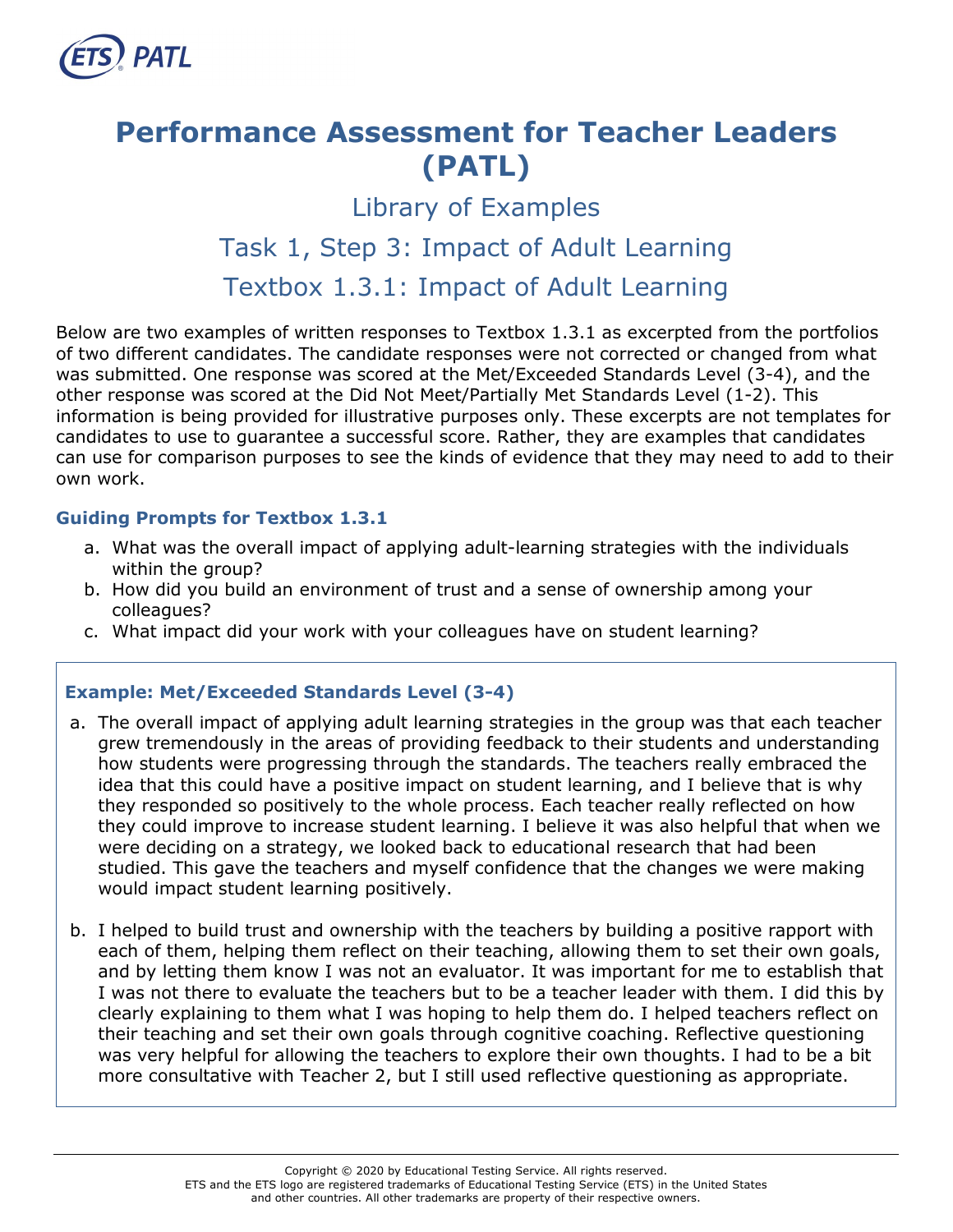## **Example: Met/Exceeded Standards Level (cont'd.)**

c. The goal in our school improvement plan was to increase the percent of students in 8th grade scoring at the Proficient Learner or Distinguished Learner level on the Georgia Milestones Science from 24% to 30% for the 2016-2017 school year. For the 2016-2017 Georgia Milestones in 8th grade science, we increased the number of students scoring in the Distinguished and Proficient learner category by 9% to 33% of students. We also decreased the amount students scoring in the beginning learner category by 12%. Reflecting on the year, the teachers felt the better collaboration of the 8th grade science team and increased feedback through formative assessments had a huge impact on this increase in student learning.

### **Refer to the [Task 1 Rubric](http://gace.ets.org/s/pdf/gace_teacher_leadership_assessment_task_1_rubric.pdf) and ask yourself:**

In the candidate's analysis, where is there evidence of the following?

- How the application of the adult-learning strategies impacted the individuals within the group
- How an environment of trust and a sense of ownership was built among colleagues
- How work with colleagues impacted student learning

Why is the candidate's response *logical* and *effective,* even *thorough?*

#### **Example: Did Not Meet/Partially Met Standards Level (1-2)**

- a. When the majority of the planning had been completed, it was necessary to discuss fidelity in the execution of the plans. How would Teacher A know that the activities in the classroom would always match the activities in the plans? How would Teacher B be held accountable for implementing the plans in the same manner in which they were written? Because simple communication, at times, seemed to be a laborious task for this group the teacher leader navigated the conversation around goals regarding the implementation of the plans. As if on cue Teacher A stated that she would like to see consistent preparation and application of the plans as they were written. Teacher B and Teacher C agreed that this was a reasonable goal. A daily, morning conference between the three teachers was suggested. This conference would serve to prepare them for the day and ensure that all were on the "same page" as far as the days plans were concerned. To end the planning session a follow-up and reflection conference with the team and the teacher leader was scheduled.
- b. Positive communication between the three collaborative team members resulted in a productive afternoon. Plans were completed and all members felt as though their opinions had been "heard" and validated. Some opinions were given verbally, while others were shared on paper, via the graphic organizer. Expectations around the implementation of the plans were set in advance, leaving little room for surprise. Through the application of the adult learning principles the team was able to carry out a more effective planning session.
- c. Currently, we have no data that reflects an impact on student learning.